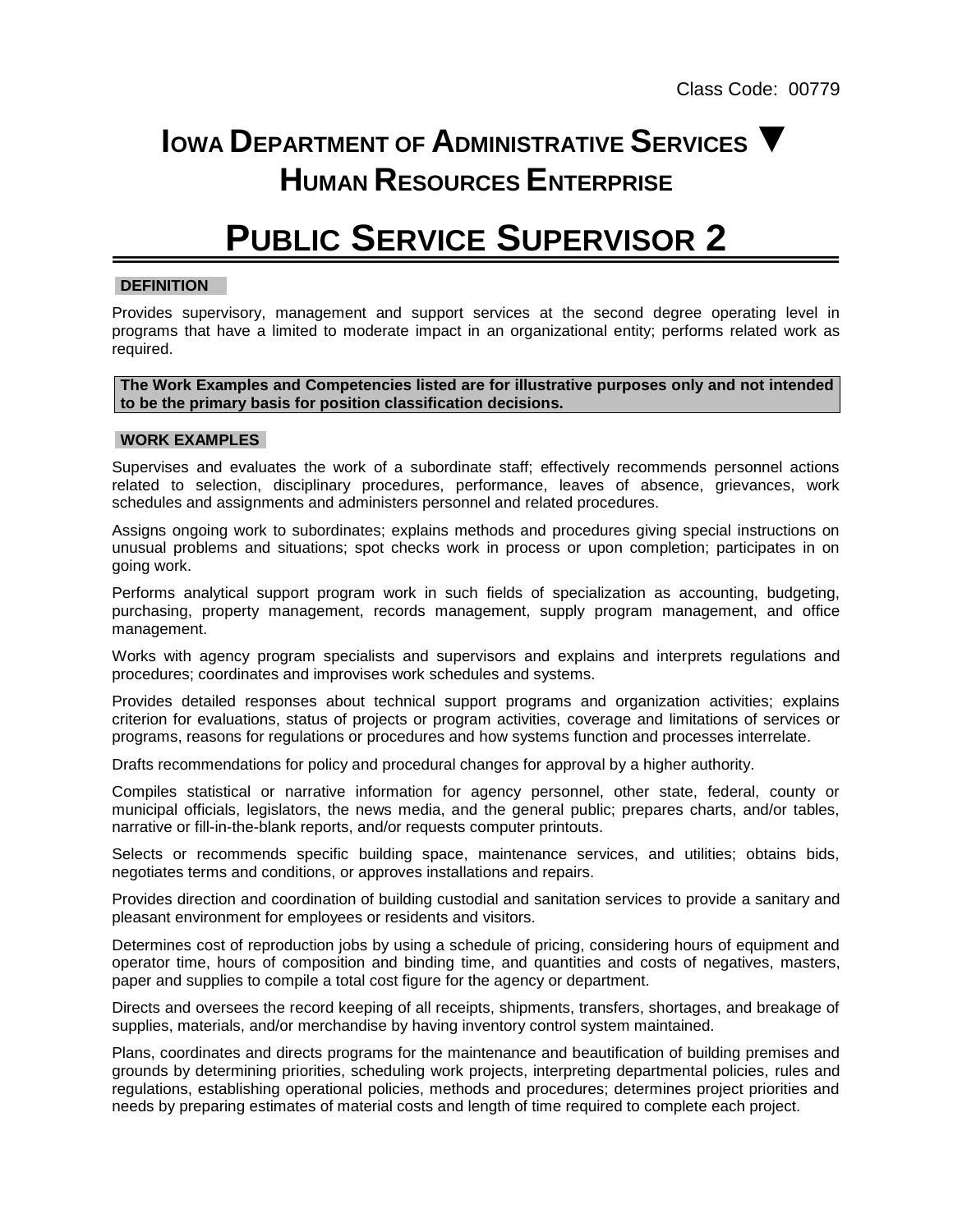#### **COMPETENCIES REQUIRED**

Knowledge of the principles and practices of supervisory methods, including selection, termination, training, conducting employee performance evaluations, administering collective bargaining contracts and other functions of a supervisor.

Knowledge of agency policies and procedures relating to personnel, budget development and maintenance of resources including supplies, facilities, and equipment.

Knowledge of laws, rules, policies, procedures and other resources available which relate to the assigned areas of responsibility.

Knowledge of various office or maintenance equipment, recordkeeping systems, inventory methods and report formats related to the assigned areas.

Knowledge of occupational safety regulations and procedures for equipment used.

Ability to plan schedules, give guidance and assign the work of subordinates through verbal and written instruction or demonstration in order to make the most effective and efficient use of staff.

Ability to determine training needs, and to provide orientation and training for subordinate staff.

Ability to follow written and oral instructions in order to complete work as assigned.

Ability to communicate with vendors, service facility personnel and others to coordinate schedules and to obtain or receive information or service.

Ability to maintain moderately complex records and complete forms relating to the use, maintenance, and service of agency equipment.

Ability to organize and present factual information and ideas clearly and precisely in order to apprise administration of the status of assigned operations.

Ability to obtain a commercial or chauffeur license to drive cars, buses and vans in order to transport patients or inmates when other drivers are unavailable.

Ability to perform the essential functions of the specific position as documented in the Position Description Questionnaire.

Displays high standards of ethical conduct. Exhibits honesty and integrity. Refrains from theft-related, dishonest or unethical behavior.

Works and communicates with internal and external clients and customers to meet their needs in a polite, courteous, and cooperative manner. Committed to quality service.

Displays a high level of initiative, effort and commitment towards completing assignments efficiently. Works with minimal supervision. Demonstrates responsible behavior and attention to detail.

Responds appropriately to supervision. Follows policy and cooperates with supervisors.

Aligns behavior with the needs, priorities and goals of the organization.

Encourages and facilitates cooperation, pride, trust, and group identity. Fosters commitment and team spirit.

Expresses information to individuals or groups effectively, taking into account the audience and nature of the information. Listens to others and responds appropriately.

#### **EDUCATION, EXPERIENCE, AND SPECIAL REQUIREMENTS**

Graduation from high school or GED and the equivalent of four years of full-time work experience in general office administrative, or specialized technical support work experience;

OR

an equivalent combination of education and experience substituting the completion of one year (the equivalent of 30 semester hours) of post high school course work in a technical support area or in